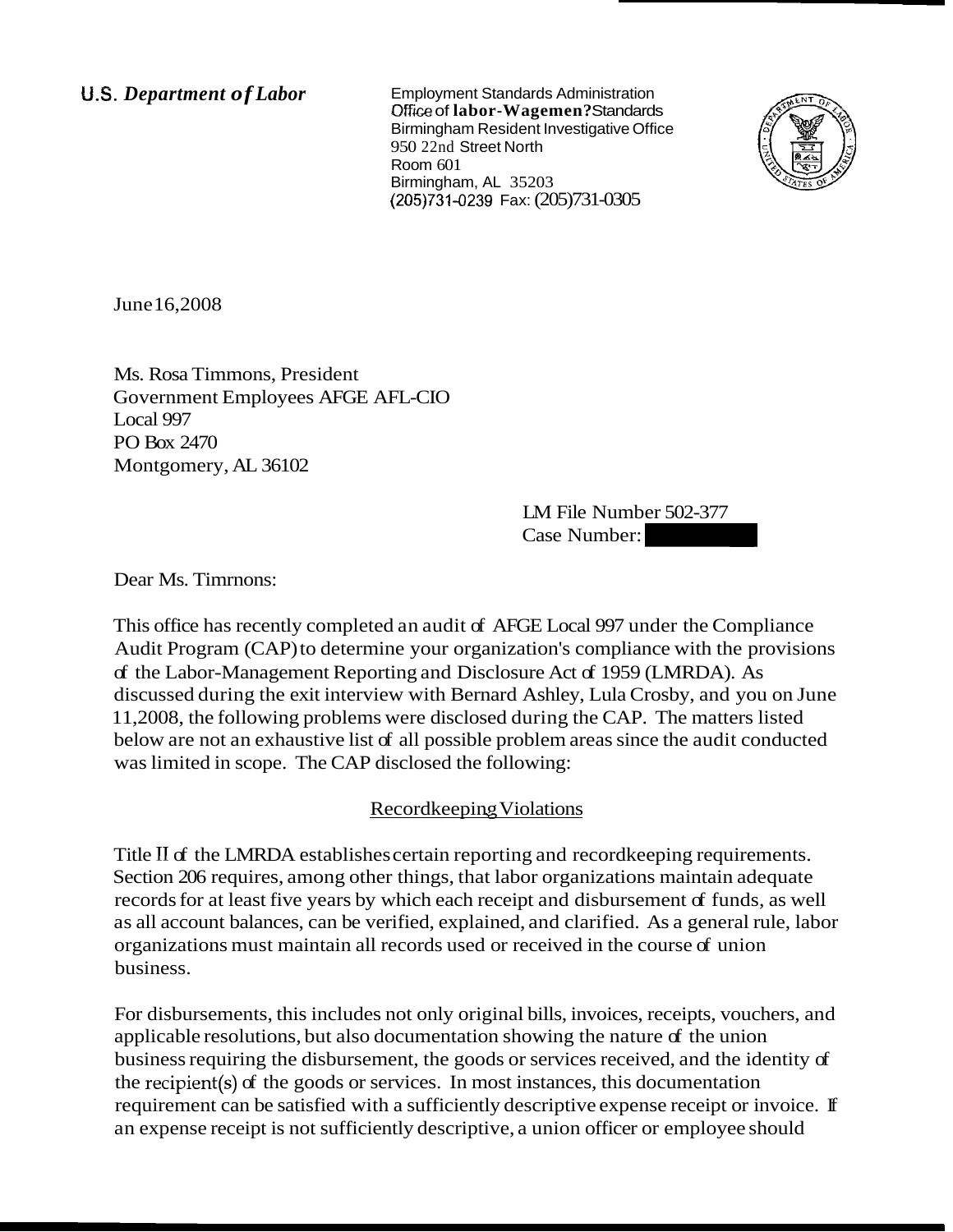**Ms. Rosa Timmons** June 16,2008 Page 2 of 4

write **a** note on it providing the additional information. For money it receives, the labor organization must keep at least one record showing the date, amount, purpose, and source of that money. The labor organization must also retain bank records for all accounts.

The audit of AFGE Local 997's 2007 records revealed the following recordkeeping violation:

Fixed Assets

Local 997 did not have a fixed asset list or inventory sheet for the audit year. The union had fixed assets, including, but not limited to: Computers, printers, fax machine, office furniture, and a television. During the audit the union valued their fixed assets at \$3,276.00. The proper maintenance of union records is the personal responsibility of the individuals who are required to file AFGE Local 997's LM report.

Based on your assurance that AFGE Local 997 will retain adequate documentation in the future, OLMS will take no further enforcement action at this time regarding the above violation.

# Reporting Violations

The audit disclosed violations of LMRDA Section 201(a&b), which requires labor organizations to file annual financial reports accurately disclosing their financial condition and operations. The Labor Organization Annual Report (Form LM-3) filed by AFGE Local 997 for fiscal year ending 12-31-2007, was deficient in the following areas:

1. Failure to File By Laws

The audit disclosed a violation of LMRDA Section 201(a), which requires that a union submit a copy of its revised constitution and bylaws with its LM report when it makes changes to its constitution or bylaws. AFGE Local 997 amended its constitution and bylaws in February 2005, but did not file a copy with its LM report for that year or any year since. As agreed, AFGE Local 997 will file a copy of its current constitution and bylaws with OLMS as soon as possible but not later than June 27,2008.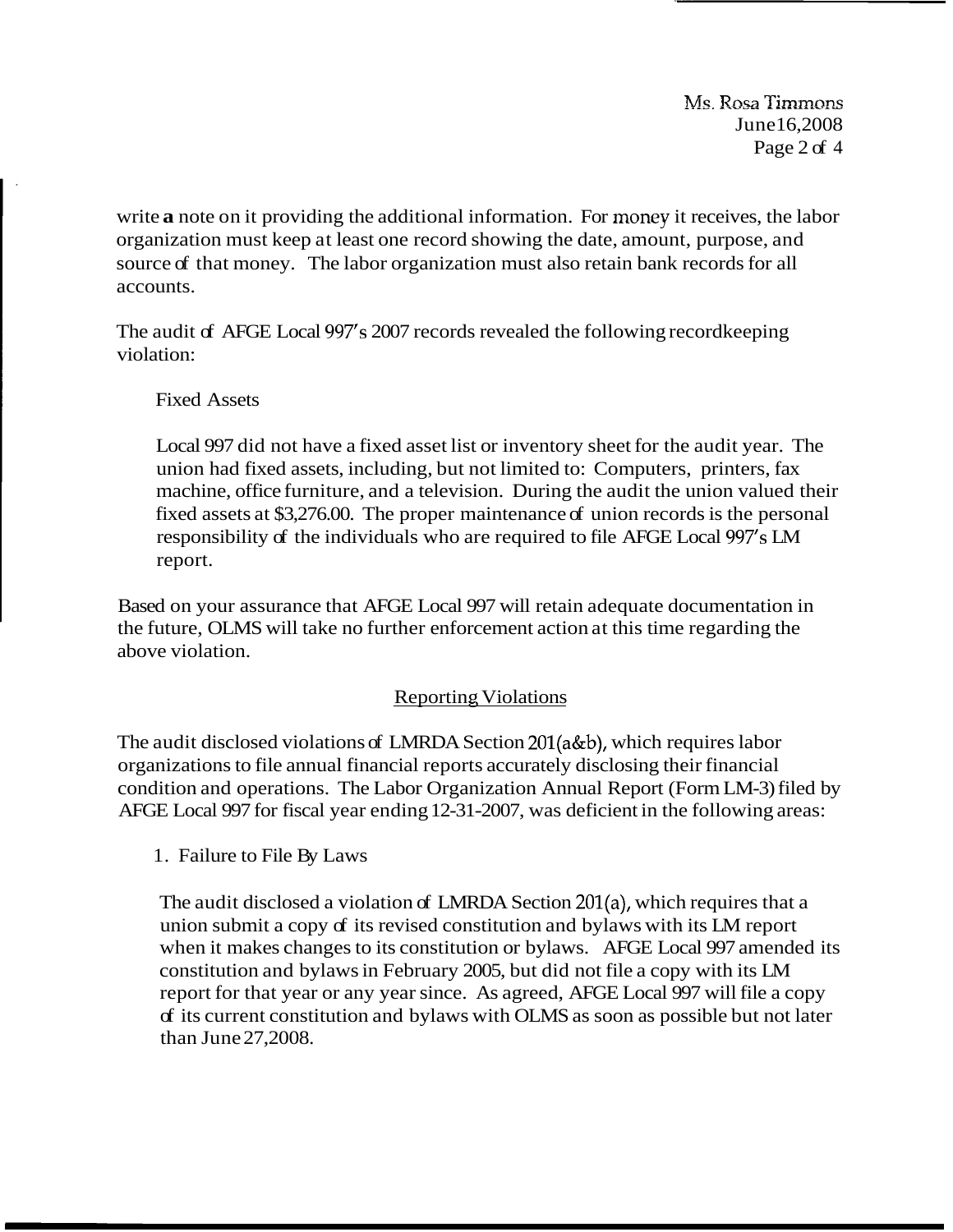Ms. Rosa Timmons June 16,2008 Page **3** of 4

## 2. Cash Receipts

It appears that the cash figures reported in Item 38 are not the cash figures according to the union's books after reconciliation to the bank statements. The union reported \$89,202.00 when the actual figure should have been \$48,535.00. The instructions for Item 38 state that the union should report the total dues received by your organization but not the portion retained by the parent body for per capita tax or other purposes. Receipt balances obtained from the union books as reconciled to the deposits shown on bank statements should be reported.

## 3. Fixed Assets

The cash figures reported in Item 25 are not the correct figures according to the union's fixed asset holdings and their value. The union reported \$0.00 in fixed asset holdings for the year beginning 01-01-2007 and the year ending 12-31-2007. The union placed the estimated value of their fixed asset holdings at \$3276.00 as of 12-31-2007. The instructions for Item 29 state that the union should report the book value of all fixed assets such as office furniture and equipment owned by the union at the start and end of the reporting period.

AFGE Local 997 must file an amended Form LM-3 for fiscal year ending December 31, 2007, to correct the deficient items discussed above. I provided you with a blank form and instructions, and advised you that the reporting forms and instructions are available on the OLMS website (www.olms.dol.gov). The amended Form LM-3 should be submitted to this office at the above address as soon as possible, but not later than **June 27, 2008.** Before filing, review the report thoroughly to be sure it is complete, accurate, and signed properly with original signatures.

## Other Issues

## Signing Blank Checks

During the audit, you advised that both yourself and Bernard Ashley signs blank checks. Your union's bylaws are not clear on check signatures and do not specifically address who can sign the union's checks. The two signature requirement is an effective internal control of union funds. Its purpose is to attest to the authenticity of a completed document already signed. However, signing a blank check in advance does not attest to the authenticity of a completed check,